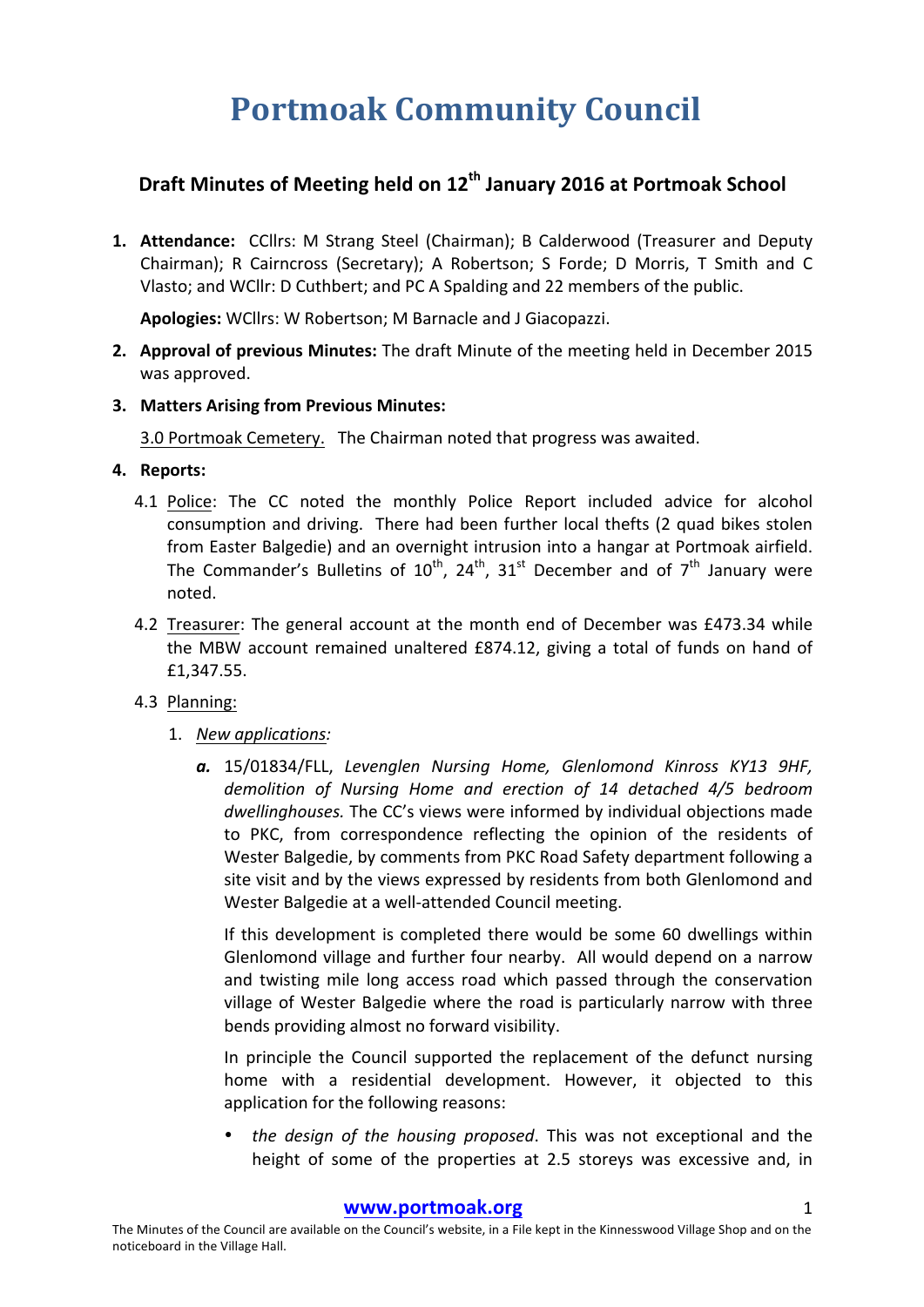context, disproportionate. The Council would favour properties of no more than 2 storeys.

- *the access route to the development within Glenlomond.* This would be inconvenient to current residents and place them, including children, at unnecessary risk. The Council supported the evaluation of an alternative and more direct route into the development starting near the main entrance to Glenlomond.
- *the property on plot 14* would occupy a unique position set apart from the main development. It relied on the use of high amenity value land and a steep and limited direct access onto the narrow Dryside Road. As this is the primary access route to Glenlomond (where sightlines are poor and where there is no provision for roadside parking) as well as providing an attractive entrance to the village, the CC objected to a house on this plot.
- the access route through the conservation village of Wester Balgedie and *onwards* to *Glenlomond*. The CC noted the increasing number of large vehicles (HGVs, buses, tractors and trailers, tankers, large commercial vans) which find transit of Wester Balgedie challenging. Resident's properties and cars had been struck and damaged and banking and verges continually eroded. The increase in vehicular traffic put the safety of pedestrians and other non-motorised users within the village at risk as there were no footpaths and high banking made seeking refuge difficult. Opportunities for such vehicles to pass on the road beyond Wester Balgedie were also very restricted. The CC recognised that there is an urgent need to take pressure off this access route by better management of the traffic using it. It *objects* to work on this development commencing before all improvements identified for the access road are evaluated and, taking account of local priorities, provided. Without such provisions the construction phase will exacerbate an already difficult situation.

In general the CC noted that:

- greater diversity across newly commissioned housing within Portmoak would not be met by this development. There is a need for affordable housing and for smaller homes to meet the requirements of those purchasing their first home, for single people and for the elderly who seek to "down-size".
- arising from this application, the longer term planning matter of improvement to the road junction at the Balgedie Toll linked to options for a short route to Glenlomond by-passing Wester Balgedie should be explored.
- 2. Progress with developments
	- a. Arrangements at Whitecraigs consequent on departure of the developer. The Chairman had written to A & J Stephen seeking clarity on a number of matters relating to the Company's departure from Whitecraigs.
	- **b.** Lomond Inn, 15/00505FLL & 15/00506/CON. Confirmation that a new proposals are being processed by PKC was awaited.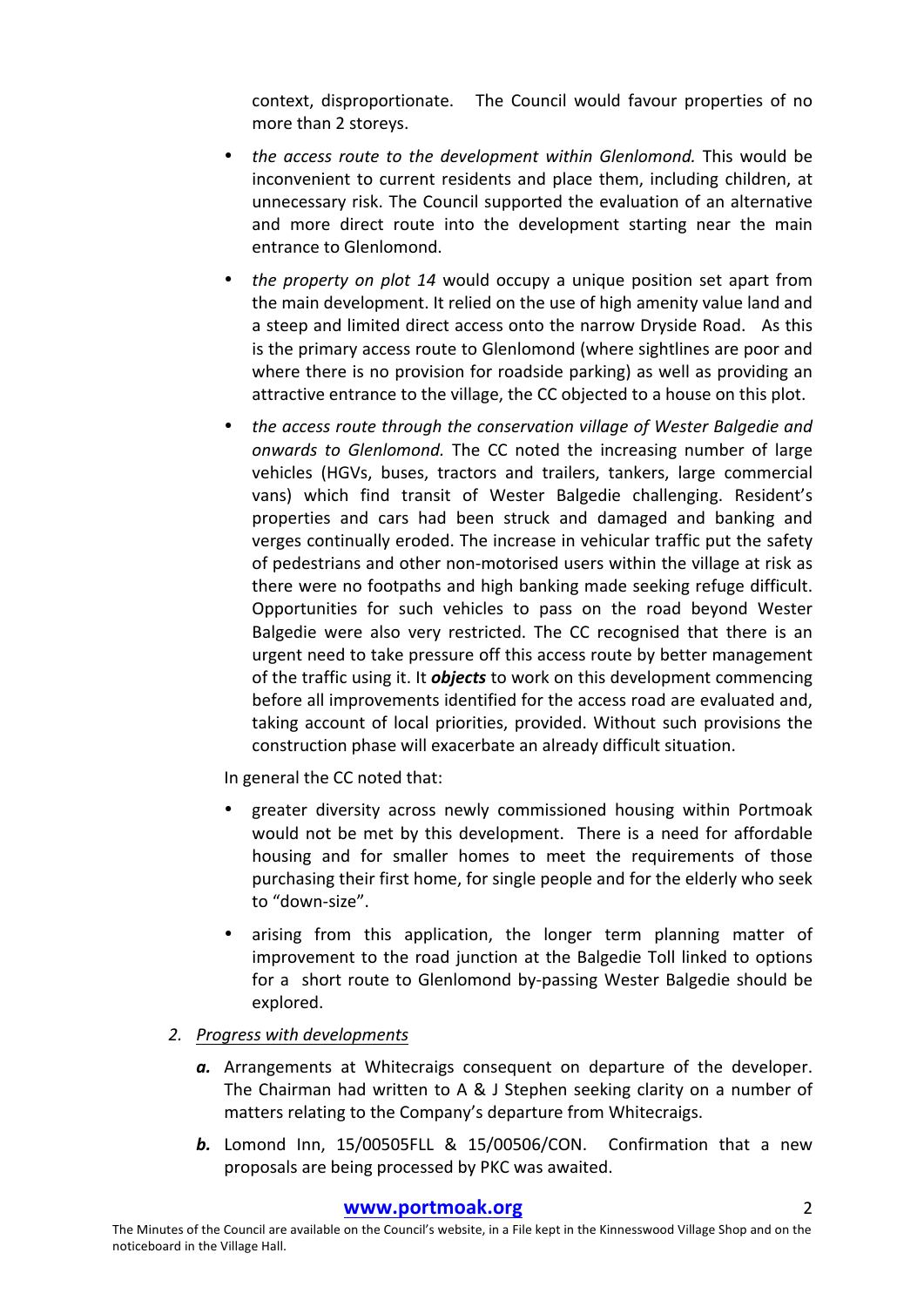3. Planning applications which have been the subject of objections from community *councils – Report by Perth and Kinross Council.*

The CC noted that this Report clarified the fate of community council objections to planning applications over the past year. In general few applications were granted by PKC's Development Management Committee or by planning officers under delegated provisions when a community council had objected.

- 4.4 Roads: CCllr Bruce Calderwood reported that: Clarence either knew or would be informed of the deficient state of the build-out bollards in both Kinnesswood and Scotlandwell as approached from the north; and that the blocked drains and potholes at the junction of the Leslie Road and Main Street Scotlandwell would be pursued.
- 4.5 Paths: CCllr Tom Smith reported that, in preparation for the new season ahead, the Path's Group will meet soon. As the level of Loch Leven had risen, the Heritage Trail had been temporarily flooded. The CC would be interested to learn how the Loch levels were regulated.

George Lawrie (TRACKS) reported that:

- work on the path from RSPB (Vane Farm) across Benarty would start soon and that the possibility of upgrading the tunnel under the B9097 to make it disabledfriendly was being evaluated, but provision for a new underpass near the existing tunnel seemed a more likely option; and that
- there had been further progress in commissioning the path from Lochend via Levenmouth to the Heritage Trail with SEPA agreeing to culverting the burn by the old Gullet Bridge. The CC would support the application for planning permission for the required works.
- **5. Perth and Kinross Council Local Development Plan - Developer Contributions Supplementary Guidance - Consultation.** The CC will give consideration to this before responding.
- **6.** Perth and Kinross Council Local Development Plan Main Issues Report **Consultation.** The CC will give consideration to this before responding.
- **7.** Perth and Kinross Integration Joint Board for Health and Social Care. Consultation on **Draft Strategic md Joint Commissioning Plan.** The CC will respond shortly.
- **8. Ward Cllr Reports:**

*WCllr Cuthbert:*

- The Boundary commission had so far signalled no change to the proposed arrangements for Kinross-shire. Its Report could be anticipated soon.
- The Council would shorty confirm its budget for next year. There will be a sizeable deficit to accommodate and cuts to some services could be anticipated.
- **9.** Matters previously notified to the Secretary plus matters raised from the floor:

None submitted.

**10. AOCB:**

None.